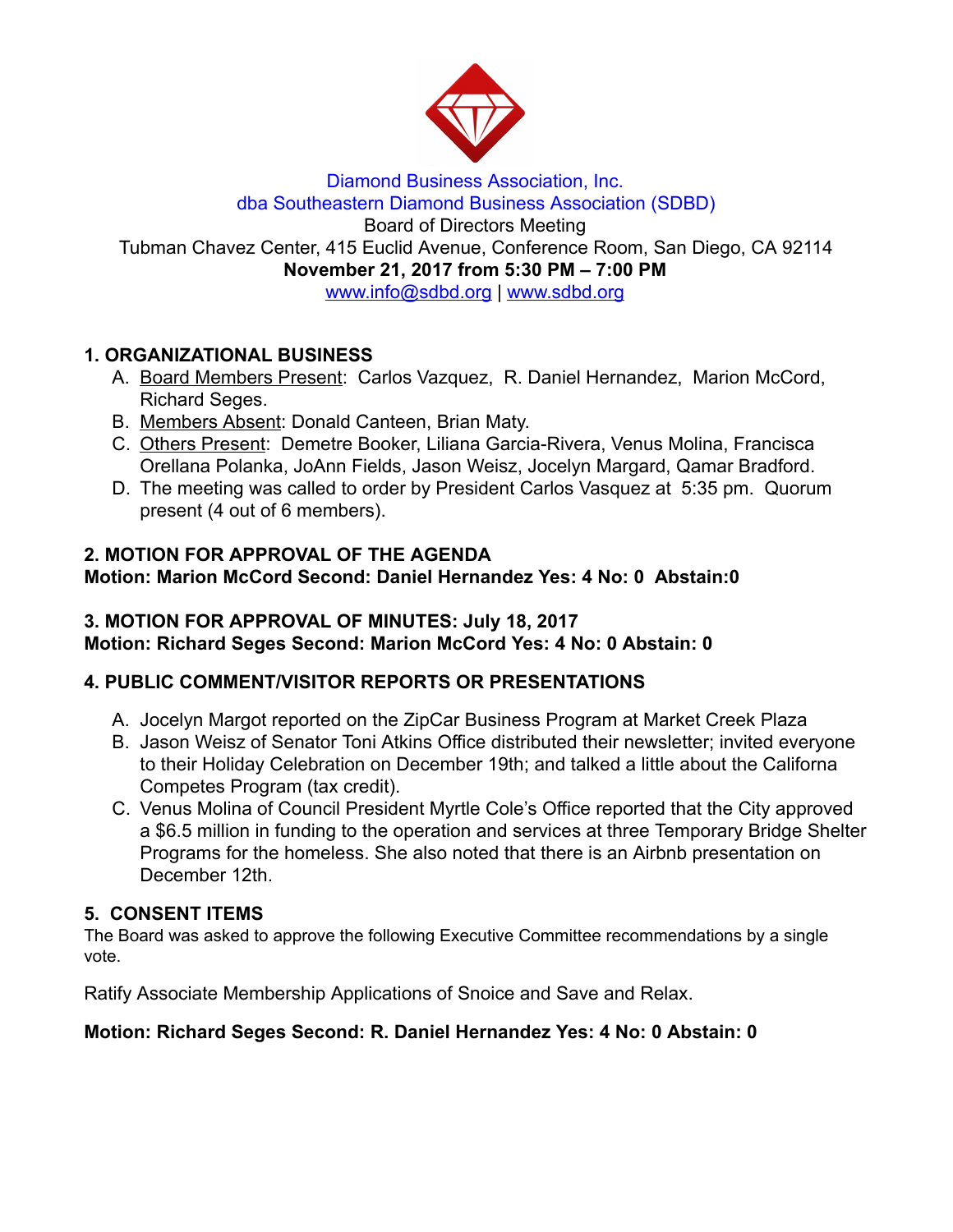# 6. ACTION ITEMS

The Board discussed the following items:

A. Approve Liliana Garcia-Rivera to sign Memorandum of Understanding with CDC Small Business Finance.

## Motion: Daniel Hernandez, Second: Marion McCord, Yes: 4 No: 0 Abstain: 0

B. Approve request of Hugh Muhammad, RBW Security, to be reinstated as a director of the Diamond Business Association.

## Motion: Richard Seges Second: Marion McCord Yes: 4 No: 0 Abstain: 0

C. Approve creation of an Ad Hoc Committee for the FY2018 Budget Modification and Preparation of the FY 2019 Budget.

## Motion: Daniel Hernandez, Second: Richard Seges Yes: 4 No: 0 Abstain:0

## 7. FINANCIAL REPORTS

The board reviewed, discussed and filed the reports July (revised), August, September and October.

## 8. EXECUTIVE DIRECTOR REPORT

The Executive Director, or other members of the staff, reported to the Board about various matters involving the District.

- New Americorps Members: JoAnn Fields, Songo Wawa
- Audit Review and Preparation of Tax Returns: Engaged Andres Garcia.
- 2018 Diamond Street Festival Planning RFPs to be issued
- Shop Small Saturday to be observed in collaboration with PH Night Market this year
- Bridge Lighting Celebration featuring 25 Tons of snow in Civic San Diego's Market Street Vacant lot December 3rd.

# 9. ECONOMIC DEVELOPMENT COMMITTEE REPORT

The Chairman of the Economic Development Committee, or other members of the staff, reported to the Board about various matters involving the Economic Development Committee.

- Diamond CoWork Space and Ribbon Cutting Ceremony 11/30/17 @ 10 a.m.
- Promise Zone Bus Tour 11/30/17
- Promise Zone Office Hub
- Diamond Events at the Alpha Center: Core Renaissance obtained their tax credit earlier than anticipated and so they asked that we give up the space. The lease has been terminated. We have some items inside that will be sold to offset the operation expenses. We did make use of the Alpha Center for the planning and execution of the Diamond Street Festival and for a business mixer. Marion McCord wants a timeline of construction. Daniel Hernandez is concerned about development and how it will affect next year's DSF
- Francisca Orellana Polanca delivered an Access to Capital Program 10-Month **Summary**